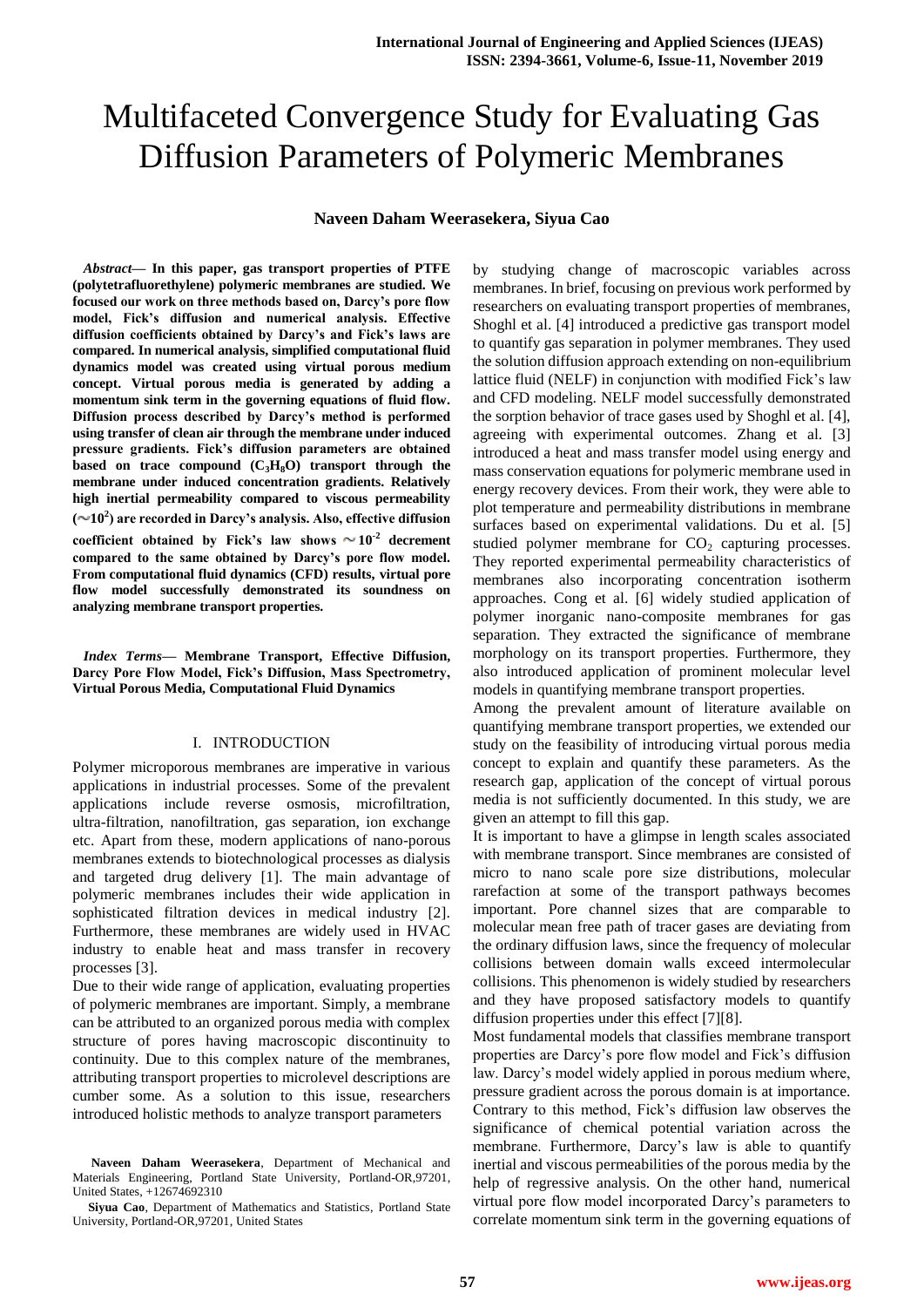momentum transfer. The correlations are based on attributing membrane pressure drop to local fluid velocity by the help of model constants. These model constants are derived from inertial and viscous permeabilities of the membrane [9] [10]. Our current work expands on evaluating transport properties of commercially available polymer membrane by Darcy's model and Fick's diffusion laws parallel to virtual porous media concept. Our experimental rig and processes are sheltered by the work performed by Pant et al. [11] where, we integrated their experimental setup with the addition of mass spectrometry to obtain compound concentrations at the probing locations.

#### II. MATERIALS AND METHODS

#### *Semi Experimental Methods*

# *A. Diffusivity for tracer gas in a polymeric membrane from Darcy pore flow model*

Development of the pore flow model according to Darcy-Forcheheimer law is the assumption that pressure gradient across the porous media has a variation keeping a constant concentration. Darcy's law considers the porous medium as continuous and it is satisfactory to predict a continuous flow through the porous media. In addition, Darcy's law is an expression for the Navier stokes equation after implementing certain assumptions in the continuum level and this is also called as the Darcy's scale [10]. Here the porous medium is homogeneous and isotropic, and therefore, the entrainment velocity is given by [10],

$$
v = \frac{\dot{Q}}{A}
$$
 (1)

Where,  $\dot{Q}$  is the volume flow rate measured and  $\dot{A}$  is the exposed cross-sectional area. For a circular cross section of the membrane,  $A = \pi D^2 / 4$ . The popular pore flow model to describe porous media transport is the application of Darcy Forcheheimer equation. As utilized by Pant et al.[11]. Darcy's law can be given with accounting both viscous and inertial eff ects as,

$$
\frac{dp}{dx} = \frac{vv}{Pm_v} + \frac{\rho v^2}{Pm_I} \tag{2}
$$

Where,  $Pm_{v}$  and  $Pm_{I}$  are viscous and inertial permeabilities of the membrane for the tracer gas. And ν is the kinematic viscosity of the tracer gas, which can be obtained as in [11]. The pressure gradient  $\frac{dp}{dx}$  is obtained as,  $\overline{dm}$  $D = D.$ 

$$
\frac{dp}{dx} = \frac{r_a - r_b}{L} \tag{3}
$$

The permeability values are obtained by plotting  $\frac{dV}{dx}$  against

 $\nu$ . If the inertial effects are negligible, second term of the right-hand side take comparably very low value therefore, it can be eliminated. Therefore, the relationship between velocity vs pressure gradient can be expressed as linearly proportional to each other.

At this point necessity of introducing new diffusion parameter comes to play. Due to the complex distribution of length scales and spatially varying diffusion properties in the membrane, effective diffusion coefficient ( $D_{eff}$ ) is introduced. Hughes et al. [12] arrived to evaluate  $D_{eff}$  by applying ideal gas laws by knowing the discrete pressure values at both sides of the membrane,

$$
v = \frac{D_{eff}}{L} \ln \frac{P_a}{P_b} + \frac{P m_v}{v L} (P_a - P_b) \tag{4}
$$

The above equation can be attributed to molar flux  $(N)$  with the use of binary friction model (BFM) where, N is considered as Molar flux, by Kast and Hohenthanner [13],

$$
\frac{dp}{dx} = RT(D_{eff} + \frac{Pm_v}{\nu/p})^{-1}N\tag{5}
$$

Presented by Hohenthanner [13], an approximate measure for Knudsen diffusion coefficient can be obtained as,

$$
D_{KA} = 0.89 \times \frac{1}{3} \times d \times \sqrt{\frac{8RT}{\pi M}}
$$
 (6)

Where,  $D_{KA}$  is the Knudsen diffusivity,  $d$  is the mean pore diameter,  $\vec{R}$  is the gas constant,  $\vec{M}$  is the molecular weight and  $\overline{T}$  is the temperature.

As more insight on effective diffusion coefficient, studies performed by Phattaranawik et al. [7] can be presented. From their approach, effective diffusion process can be represented to a parallel analogy of both Knudsen, Transition and Ordinary diffusion process as in figure 1.



**Figure 1:** Representation of the analogical electrical circuit of three diffusion process

In brief, Knudsen diffusion can be defined as the diffusion process that is occurring in membrane pores when membrane pore size is comparable to molecular mean free path of the tracer gas. In this length scale, collisions between gas molecules and pore walls are dominant than intermolecular collisions. In contrary, regions that molecular diffusion occur, length scale is significantly larger than molecular mean free path. Therefore, molecular collision between domain walls can be neglected compared to intermolecular collisions. The transition region represents regions that are vulnerable to both molecular and Knudsen diffusion. In the transition region according to the pore size distribution in figure 2, the pore diameter crosses it mean pore size creating region duplicity.



**Figure 2:** Regions of membrane that are vulnerable to each diffusion process.

If  $D_{KA}$  is the Knudsen diffusivity and D is the molecular diffusivity, then the effective diffusion coefficient can be given from the analogical electrical circuit in the transient region [7],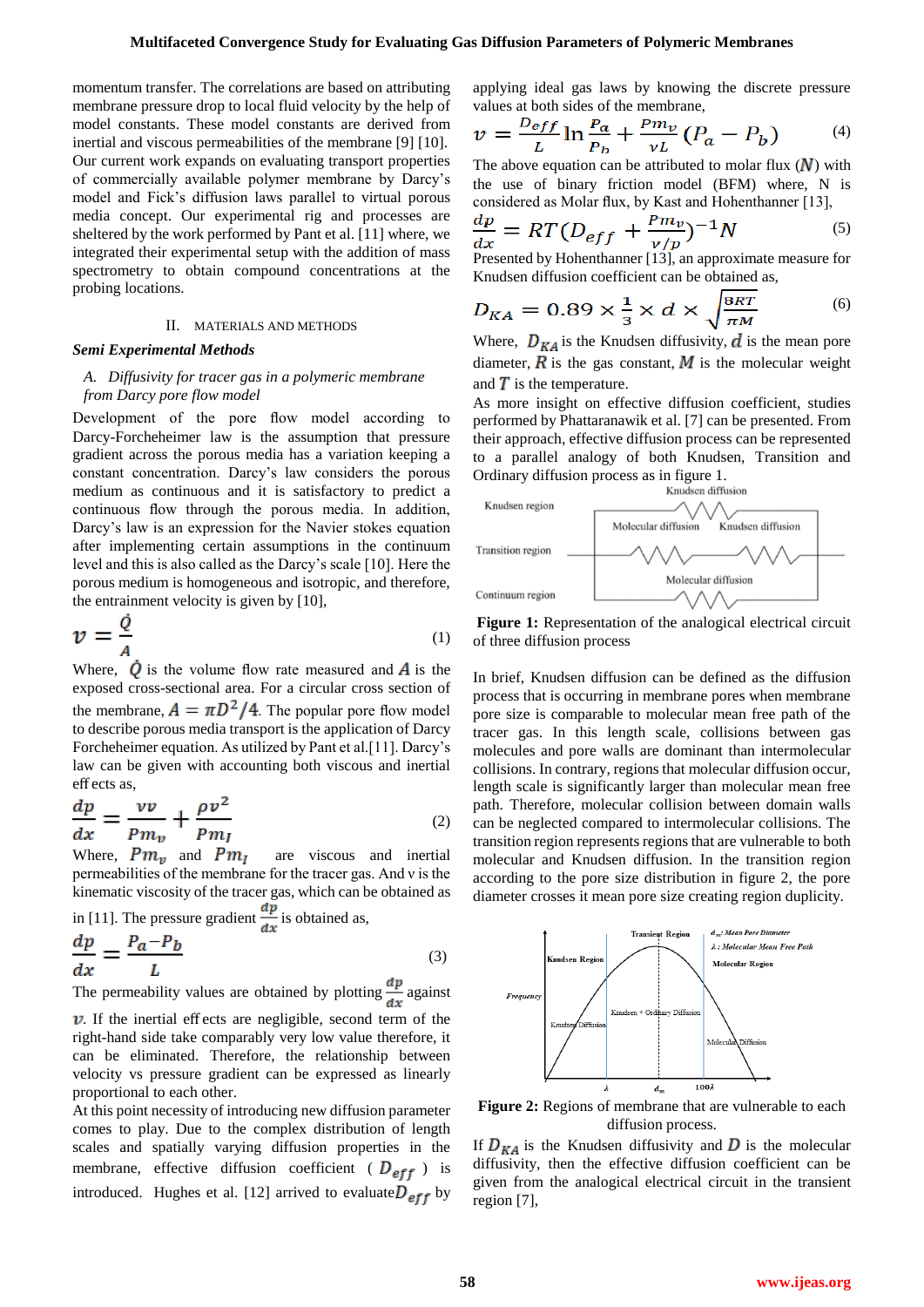# **International Journal of Engineering and Applied Sciences (IJEAS) ISSN: 2394-3661, Volume-6, Issue-11, November 2019**

$$
\frac{1}{D_{eff}} = \frac{1}{D} + \frac{1}{D_k} \tag{6}
$$

As in figure 3, Darcy's law assumed constant concentration gradient in the membrane. However, it considers a linear pressure gradient across the membrane.



**Figure 3:** Assumptions in pressure and concentration in Darcy's law

Diffusivity for tracer gas in polymeric membrane from Fick's law of diffusion

When considering transport of an individual component  $\vec{l}$ , from the Fick's law we can express the mass flux of the compound as in equation 7[9]. Here, we are defining a new effective diffusion coefficient given by Fick's law as  $D_{eff-F}$ , and it is applied in,

$$
J_i = D_{eff-F} \frac{dC}{dx} = D_{eff-F} \frac{(dC_{F,i} - dC_{P,i})}{dx} \tag{7}
$$

Where,  $C_{F,i}$  and  $C_{P,i}$  are the feed and permeate side concentrations of the ith diff using component. The new effective diffusion coefficient,  $D_{eff-F}$  solely based on the behavior of the concentration gradient and act as a lumped parameter in describing the diff usion process. All potential eff ects such as Knudsen and inertial weights are embedded inside  $D_{eff-F}$ , Therefore,  $D_{eff-F}$  is completely evaluated experimentally. By plotting  $\overrightarrow{J}_i$  against  $\frac{dC}{dx}$ , for constant pressure gradients, the slope of the curve provides  $D_{eff-F}$ for each average absolute pressure setting  $((P_a + P_b)/2)$ . Fick's law is based on assuming bulk concentration as the membrane-fluid interface concentration. Furthermore, this law considers constant pressure in the membrane. Therefore, the question arrives regarding the accuracy of this approach. However, the flow is transported through an externally induced pressure gradient which provides continuous molecular interactions between surface layer and bulk fluid, satisfactorily reduce above error according to Wijman [9]. The compound flux  $J_i$  is calculated from the measurements of exit concentration  $C_{P,o}$  and inlet concentration  $C_{P,i}$  as,

$$
J_i = \frac{\dot{Q} \times (C_{P,i} - C_{P,o})}{A} \tag{8}
$$

# *Experimental Setup*

Experimental test rig is fabricated to monitor pressure difference, volume flow rate and compound concentrations across the membrane. We used a commercial PTFE membrane with 0.2µm mean flow diameter with standard deviation of 0.01µm. Membrane was placed between two inlet and exhaust channels (Polystyrene ducts) with rubber

gaskets to prevent leakages from the interfaces as in figure 5. Four measurement taps are created in each channel to monitor volume flow rate, concentration and pressure. Pressure difference is monitored by pressure transducer (Omega Instruments-PX2300-10DI) connected to taps in inlet and exhaust channels. Entrained flow is directed towards the Gilibrator (Sensidyne Gilibrator Version-2). Gilibrator is capable of measuring with a minimum of  $1 \text{cm}^3/\text{min}$ . Inlet channel is tapped to a pressurized fresh air supply stream through a control valve. Trace compound is supplied by using a customarily fabricated VOC generator and it is allowed to mix with incoming purified air by a use of T-joint. Air is purified with three process. First, it is sent through granular filter (Thomas Scientific) that is capable of removing micron level particulate matter. Secondly, it is directed through an activated carbon filter (Thomas Scientific-HEPA) where any microbial level contaminants are removed. Finally, through the deaerator (Thomas Scientific) to remove moisture. Membrane assembly and channel arrangements are strictly tested for leakages. This is tested with the use of ultrafine smoke pencil (Specifications) probing around the vulnerable areas. However, undetectable leakages do not impact the overall experimental outcomes, since, the calculations are based on differences in pressure and differences in concentration. However, these leakages are contributing to minor error in volume flow measurements.



**Figure 5:** Experimental Setup

Figure 6 presents the fabricated test rig. All tubing is done through laboratory standard Teflon materials where, VOC emissions from tube walls are minimized. We used isopropyl alcohol as the trace compound for all experiments due its availability in pure form and high solubility in water. Mass spectrometer used is proton transfer reaction time of flight (PTR-TOF) type (Ionicon Analytik-800). Initially mass spectrometer is calibrated for acetone as per the standard process presented by Laguerre et al. [14].



**Figure 6:** Picture of the fabricated test rig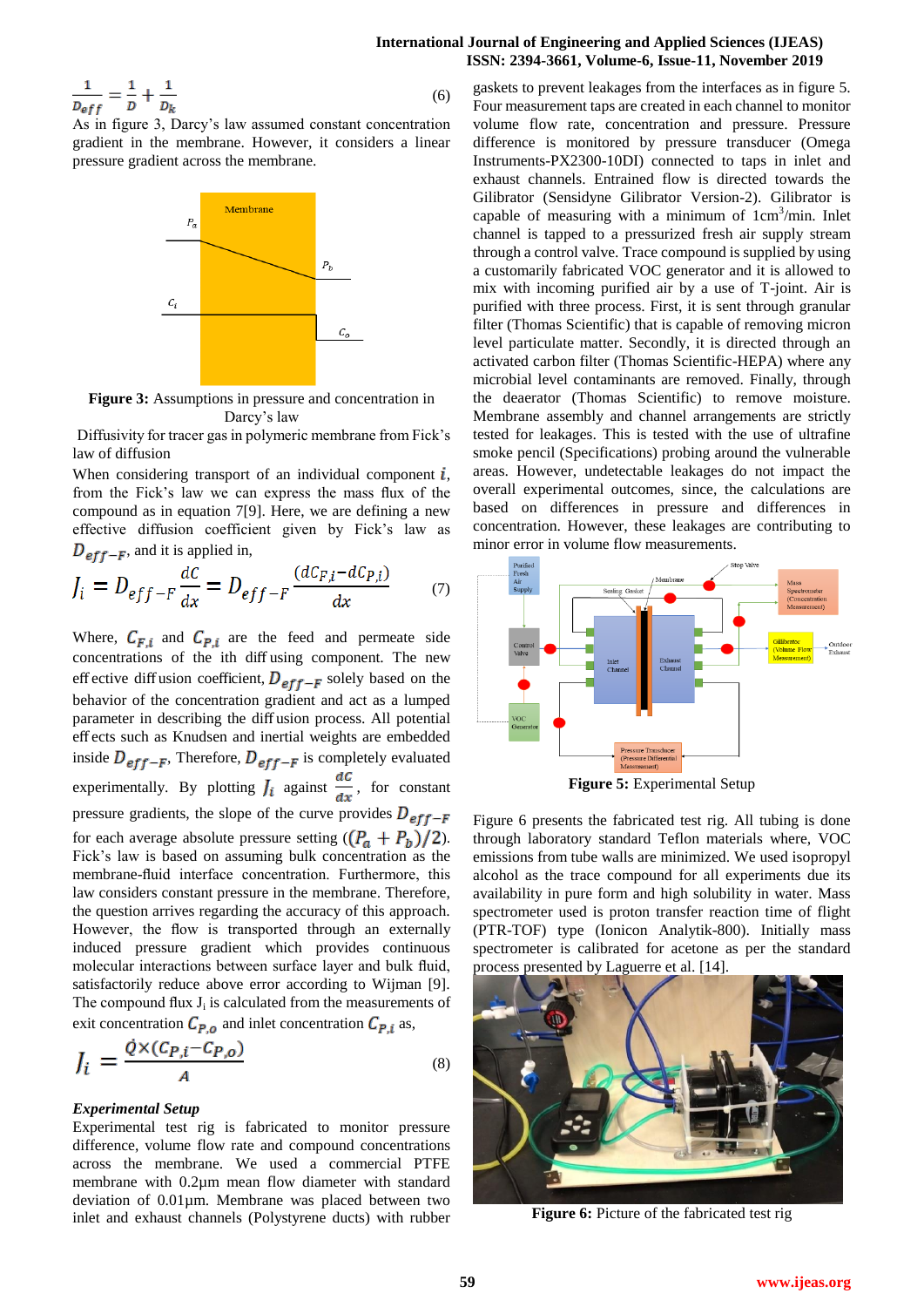# *B. Experimental Protocol*

Experiments are performed to obtain variation of pressure gradient and concentration gradient with respect to velocity of flow across the membrane. For the phase 1, Initially, an air supply is increased until Gilibrator responds. After Gilibrator response has been obtained, fresh air supply is incremented with 10cm<sup>3</sup> intervals and respective pressure differences are measured. This procedure is repeated multiple times until convergence of measurements achieved. As per the phase 2, volume flow rate across the membrane kept constant. However, in this process, trace compound is supplied by the VOC generator to the supply air stream. Mass spectrometric ports are opened in repeated manner by inlet and exhaust taps to measure concentrations. It is important to note that due to mass spectrometric sampling, pressure loss occurs at either side of the membrane (20Pa), since mass spectrometer is utilizing a vacuum pump. However, loss in pressure is equal in both sides of the membrane and since experiments are conducted at constant pressure, negative effects from this issue are avoided.

| <b>Experime</b> | Protocol                                                                                                                                                                                                                                                                              | <b>Application</b>                                                                                             |
|-----------------|---------------------------------------------------------------------------------------------------------------------------------------------------------------------------------------------------------------------------------------------------------------------------------------|----------------------------------------------------------------------------------------------------------------|
| ntal Phase      |                                                                                                                                                                                                                                                                                       |                                                                                                                |
| <b>Phase 1</b>  | No trace compound is<br>injected.<br>Airflow rate across<br>the membrane<br>is.<br>varied.<br>Pressure difference is<br>measured<br>respectively.                                                                                                                                     | Obtaining effective<br>diffusion coefficient<br>represented<br>by<br>Darcy's law.                              |
| <b>Phase 2</b>  | Constant volume flow<br>the<br>rate<br>across<br>membrane.<br>Trace compound is<br>injected.<br>Concentration of the<br>trace compound is<br>varied at the inlet of<br>the membrane.<br>Individual<br>concentration at<br>the<br>inlet and exit of the<br>membrane<br>is<br>measured. | Obtaining effective<br>diffusion coefficient<br>represented<br>by<br>Fick's<br>law<br>at<br>constant pressure. |

**Table 1**: Experimental protocol and its significance.

Isopropyl alcohol  $(C_3H_8O)$  is used as the trace compound, which is a volatile organic compound (VOC). Isopropyl alcohol is used since its availability in pure form and its high-water solubility. High-water solubility allows to produce custom concentrations by producing better interphase mass transfer using bubbling process. Also, from previous literature [14] there is good transfer properties recorded for high water-soluble compounds in polymeric membranes that are in detectable range.

*Computational Fluid Dynamics with Virtual Porous Media* To model a porous media by accounting all the microscopic structures is burdensome and also impossible for a random complex geometry. Therefore, a modification for the general Navier-Stokes (NS) equations are introduced through an additional source term representing the porous media resistance [15]. In practice, this source term produces an additional pressure drop apart from the viscous pressure drop due to the presence of porous media.

$$
\frac{\partial \rho v}{\partial t} = \nabla \cdot (\rho v, v) = -\nabla \cdot p + \nabla \cdot \tau - F \tag{9}
$$

Where,  $\vec{F}$  is the additional sink term added and it is represented by Darcy-Forcheimer equations.  $\vec{F}$  is modeled as,

$$
F_i = \frac{\partial p}{\partial x} = -\frac{\mu}{\alpha}, \nu_i + 0.5, C_2 \rho [\nu] \nu_i \quad (10)
$$

Where,  $\alpha$  is the viscous permeability and  $1/C_2$  is the inertial permeability. Inverse of these parameters represents the viscous and inertial resistances respectively for the porous media. In this step, through the available experimental data for pressure diff erences and entrained volume flow rates, the inertial and viscous resistances are calculated and fitted to the most probabilistic curve by simulating flow itself for arbitrary values. For CFD approaches, equation 10 is simplified to following form as a corollary from equation 2 [15],

$$
\Delta p = a. \nu_i^2 + b. \nu_i
$$
  
By comparing this representation with the original equation 2,

inertial and viscous resistances are obtained as follows,

$$
\frac{1}{\alpha} = \frac{b}{\mu \Delta x_i} \tag{12}
$$

$$
C_2 = \frac{2a}{\rho \Delta x_i} \tag{13}
$$

Where,  $\Delta x_i$  is the thickness of the porous material in i<sup>th</sup> direction.

#### *C. Computational Model and Grid Independence*

CFD model is generated using ANSYS Fluent 2019 software in 2D. Generating a model with length scales equal to experimental setup creates computational difficulties. Since the thickness of the membrane (L) is 0.5mm and its diameter (D) is 90mm, D/L ratio becomes 180>>10. This produces an unavoidable issue in meshing because sufficient resolution of the mesh at membrane is unable to obtain. Therefore, as a solution, a microscale model is generated emphasizing local transport phenomena at the membrane. Figure 5 represents the basics of the CFD model.



**Figure 5**: Development of the CFD model.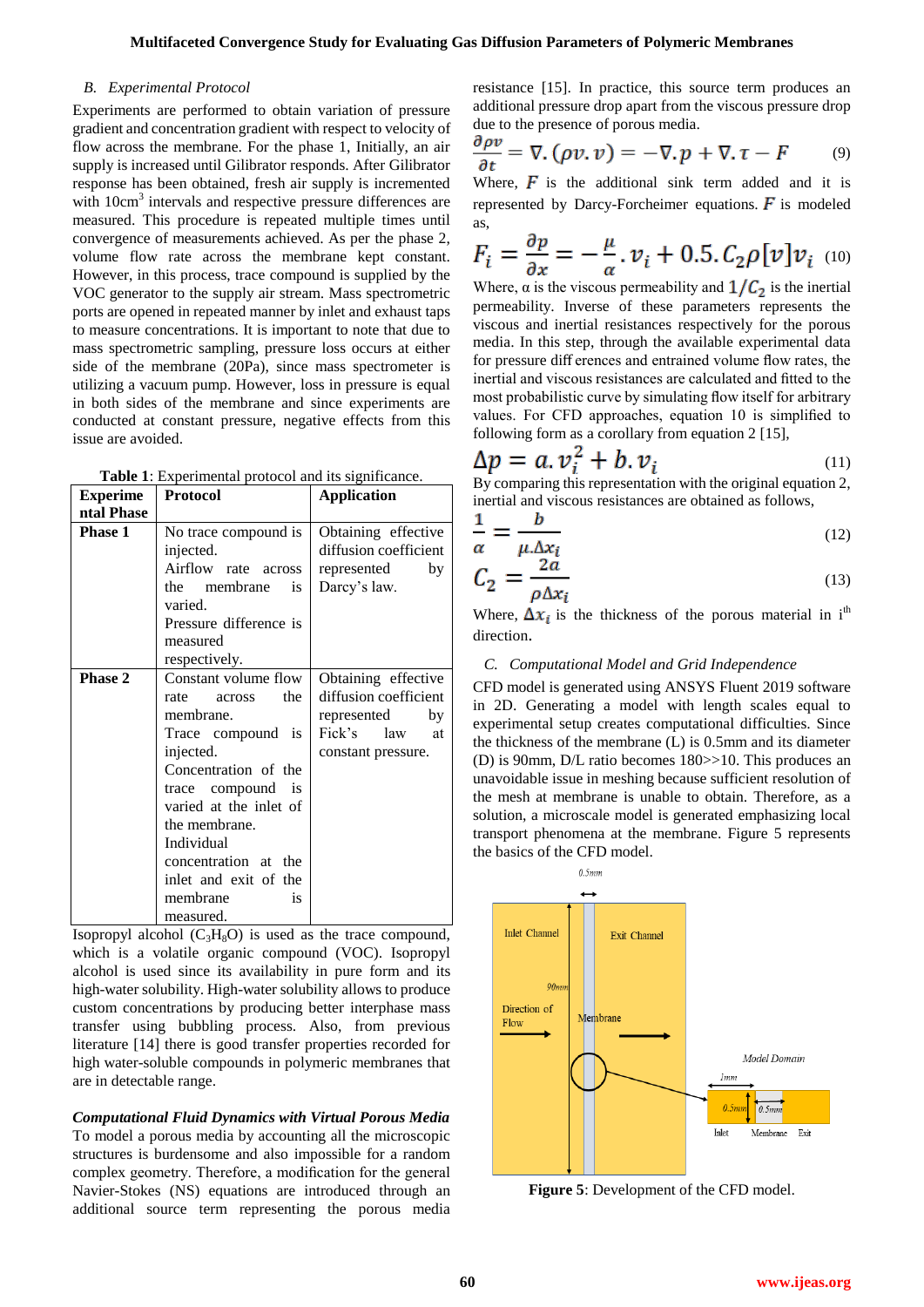As in figure 5, model geometry is created with  $0.5$ mm $\times$ 0.5mm porous domain with two 1mm $\times$ 0.5mm flow channels. Membrane properties are applied to the porous domain defining values of inertial and viscous resistances as represented by equations 12 and 13. Mesh is generated and finalized based on grid independence. When developing the model, we assumed that pressure variation far away from the membrane is uniform and it does not impact local results. In other words, it is assumed that entire pressure difference between channel entry and exit of the experimental setup is represented by the pressure difference between inlet and exit boundaries of the model. Generated mesh is depicted in figure 6.



**Figure 6:** Mesh of the domain

Analog to measurements, boundary conditions are applied from the basis of pressure differences. Gauge pressure at the channel inlet is varied according to measurements and gauge pressure at the channel exit was set to zero representing ambient pressure. Parameter of the porous media are changed to fit the simulation results that to the experimental data. The correlation is carried with respect to velocity across the channel with pressure gradient. This approach is applicable since the experimental velocity across a unit cross section is equal to the average velocity. Therefore, holistic velocity equals to the local velocity at a minor cross section of the membrane. For turbulence modeling,  $k - \omega$  model with Mentor's shear stress transport (SST) model is applied. This model is well documented for its successfulness in operation under adverse pressure gradients [16]. Because porous region is a region which is highly vulnerable to adverse pressure gradients, this action is taken.

#### III. RESULTS AND DISCUSSION

#### *Experimental Outcomes*

# *A. Phase 1*

The experimental outcomes from phase 1 are shown in figure 7. There is almost linear variation between pressure difference and velocity across the membrane. Relatively low velocities across the membrane are also observed  $(\sim 10^{-5})$ . At very low-pressure difference, after extending the graphs until it intersects y axis, the intercept almost reaches zero producing very low values for viscous and inertial permeabilities ( $\sim 10^{-15}$ ). These values are congruent with the values reported by previous literature [11]. Furthermore, the effective diffusion coefficient obtained using Darcy's method creates a greater variation with the effective diffusion coefficient obtained by the BFM as in figure 7-(d).



**Figure 7:** (a)-Variation pressure difference with velocity across the membrane, (b)-variation of pressure gradient with velocity, (c)-Variation of  $ln(P_a/P_b)$  with velocity, (d)-Comparison between experimental and model diffusion coefficients

 **Table 2:** Summary of the diffusion parameters obtained by Darcy's analysis (0.45µm mean pore diameter)

| <b>Viscous</b><br>Permeability<br>$Pm_{\nu}$ , (m <sup>2</sup> ) | Inertial<br>Permeability<br>$Pm_I$ , (m) | Experimental<br>Effective<br>Diffusivity<br>$D_{eff}$ , (m <sup>2</sup> /s) | Effective<br>Diffusivity<br>from BFM,<br>$(m^2/s)$ |
|------------------------------------------------------------------|------------------------------------------|-----------------------------------------------------------------------------|----------------------------------------------------|
| $2.0155 \times 10^{-16}$                                         | 5.23 $\times$ 10 <sup>-14</sup>          | $1.488 \times 10^{-6}$                                                      | $1.2502 \times 10^{-5}$                            |

*B. Phase 2*

In this process, the experiments are started with an initial concentration of  $2.5$ mg/m<sup>3</sup> of the trace compound at the membrane inlet. The pressure difference is set to 1350Pa throughout. Concentration at the inlet in incremented approximately by  $1mg/m<sup>3</sup>$  and respective outlet concentration is measured. Figure 8 shows experimental outcomes from phase 2.



**Figure 8:** Concentration and mass flux variation, (left)- Inlet and exit concentration of the membrane, (right)- Mass flux across the membrane (Diffusion Coefficient:  $1.725 \times 10^{-8}$ m<sup>2</sup>/s)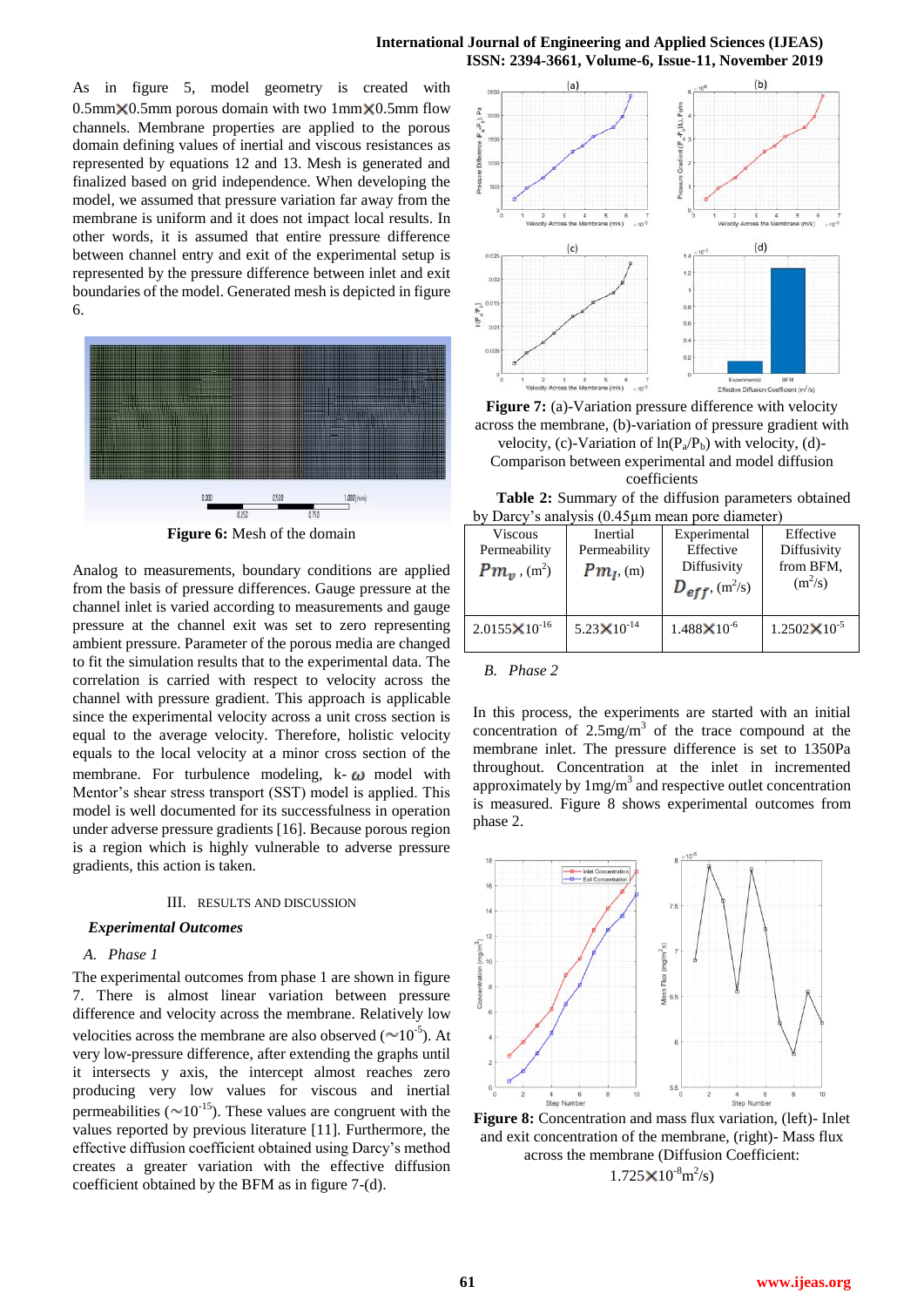From figure 7, it is observable that outlet concentration almost follows the inlet concentration pattern with minor deviations. Mass flux varies with the concentration difference  $(C_{in} - C_{out})$ with a mean of  $6.67 \text{mg/m}^2$ s. By curve fitting above data with equation 7, Fick's diffusion coefficient is obtained as,  $1.725 \times 10^{-8}$  m<sup>2</sup>/s. Comparing the value of Fick's diffusion coefficient and Darcy's diffusion coefficient, there is an order of magnitude difference of  $\sim 10^{-2}$  can be observed.

**Table 3:** Summary of parameters obtained by Fick's law analysis

| Mean Mass Flux Across the | <b>Effective Diffusion</b>                      |
|---------------------------|-------------------------------------------------|
| Membrane $(J_i)$          | Coefficient ( $D_{eff-F}$ ) (m <sup>2</sup> /s) |
| $(mg/m^2s)$               |                                                 |
| 6.67                      | $1.725 \times 10^{-8}$                          |
|                           |                                                 |

# *C. CFD Outcomes*

In CFD simulations, it is observed that with applied pressure differences according to phase,1 at the inlet and exit boundary conditions in the model, relatively similar velocity patterns are observed except for the magnitude. Figure 9 presents the contour plots obtained for applied pressure difference of 642Pa. It is important to note that parameters obtained from phase 1 (inertial and viscous resistances), are applied to porous media properties in the model.



**Figure 9:** Typical simulation result obtained for 642Pa pressure difference across the membrane, (a)-Contours of gauge pressure (Pa), (b)-Contours of velocity (m/s), (c)-Contours of turbulence (%) intensity, (d)-Contours of temperature (K)

As in the real case, rapid pressure drop is observed at the membrane due to high flow resistance offered by the membrane. Also, high relative magnitude of velocity is observed at the middle of the inlet channel. This is occurring due to the backflow by the impingement of flow on the membrane surface. Parallel to inlet channel, at the exit channel, a circulatory velocity profile is observed. This is occurring due to the spraying effect of air from the membrane pores to the exit channel. Although relatively very low velocities are observed in the membrane, high turbulent intensities are recorded. This is an approximate representation of the turbulent flow in pore channels, which is not exact. However, virtual pore flow model is able to express the turbulence at the porous media for some extent. Figure 10 represents the variation of fluxes across the membrane.





As in figure 10, mass flux is computed at the channel exit (Exit boundary face). Average velocity is computed assuming considered model region is located at the middle of the experimental membrane. Therefore, velocity is derived based on channel of width 1mm and length of 90mm. Comparing average velocity obtained from the model with experimental velocity across the membrane, a difference in order of magnitude of  $\sim 10^{-1}$  is observed. This is a satisfactory deviation from the experimental values, since velocities near the membrane are higher than that of far away from the membrane-fluid interface, contrary to the velocities measured in phase 1. Furthermore, there is a rapid drop-in mass flow rate was observed at high pressure difference of  $\sim$ 2000Pa. We predict this effect is observable due to high turbulence and backflow present at the inlet channel at high pressure gradients.

#### IV. CONCLUSION

In this paper, a multifaceted study is performed on evaluating gas transport properties of polymeric membranes. Three distinct studies are performed on the basis of experimental and numerical approaches. In the first study, diffusion parameters were obtained by Darcy's pore flow model are observed. Secondly, Fick's diffusion law is studied focusing on transport of a trace organic compound through the polymeric membrane. Thirdly, a numerical simulation is performed by creating a membrane model attributed to virtual porous media. The porous media is modeled by introducing a sink term in the momentum equation at the porous domain. Highest effective diffusion coefficient is obtained by Darcy's pore flow model averaged to  $1.488 \times 10^{-6}$  m<sup>2</sup>/s, which is  $10^{-1}$ order of magnitude lower than the diffusion coefficient predicted by BFM  $(1.2502 \times 10^{-5} \text{ m}^2/\text{s})$ . Lowest, effective diffusion coefficient is obtained in the analysis confirming Fick's diffusion of  $2/s$ . Furthermore, CFD simulations confirmed the applicability of current virtual pore flow model to calibrate membrane properties. Also, from the analysis, it is evident that advection induced transport is dominant than molecular diffusion induced transport in polymeric membranes with a mean pore diameter in the range of 0.2-0.8µm.